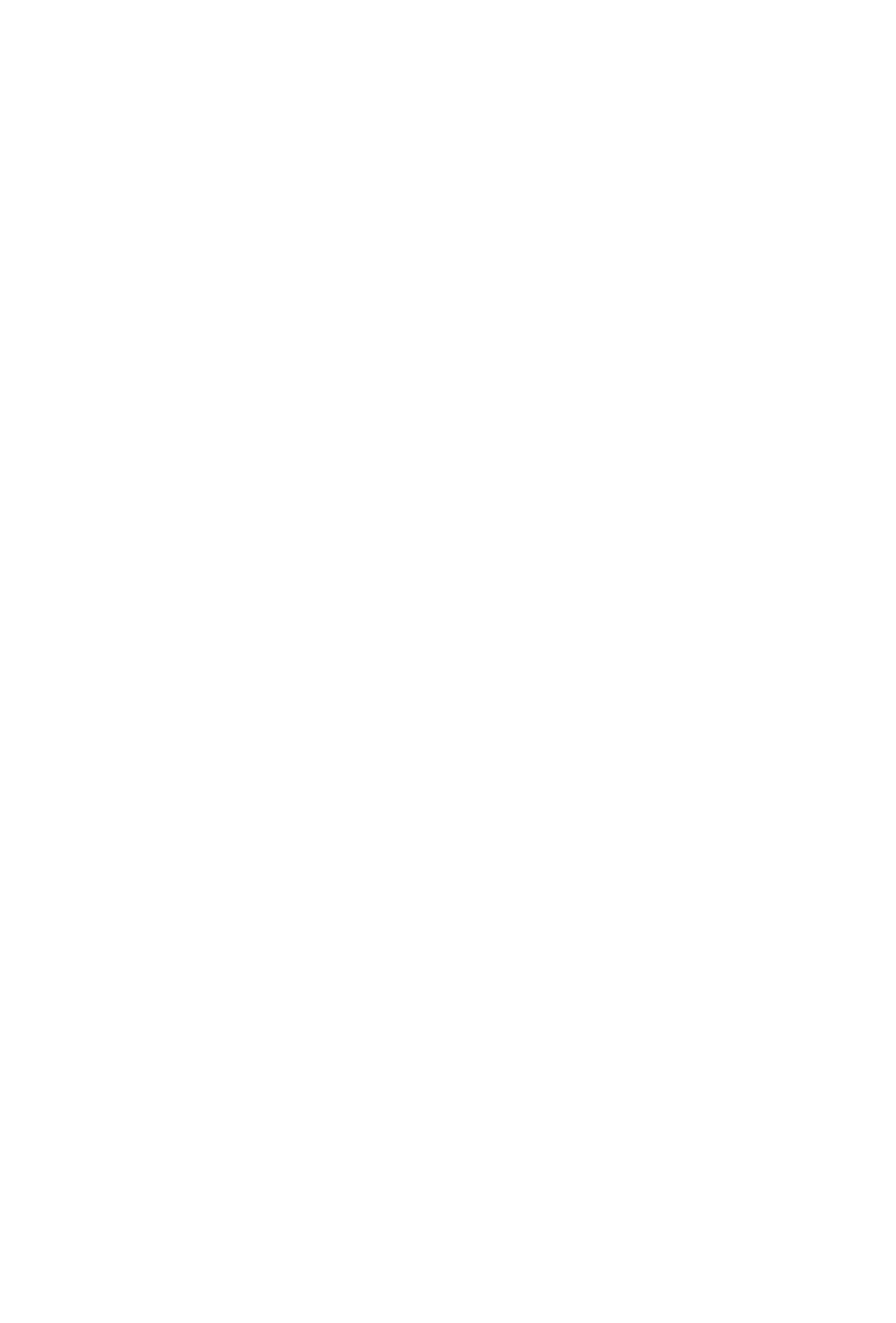## 国学与西学:国际学刊(半年刊) **GUOXUE YU XIXUE Guoji Xuekan (Bannian kan)**

第七期:二零一四年十二月 主编及出版总监 黄保罗(芬兰:赫尔辛基大学/国学与西学北欧论坛) 网络电子版: www. SinoWesternStudies. com 主 编:黄保罗(芬兰:赫尔辛基大学/国学与西学北欧论坛/博睿《中国神学年鉴》英文版主编) 副主编:肖清和(中国:上海大学历史系副教授) 执行编辑: 包克强(美国:世华中国研究中心研究员),英语 陈永涛 (金陵神学院 副教授、博士),汉语 郭瑞珠(澳大利亚,西澳大利亚大学神学系研究员,珀斯),英语 K-H, Johanna(芬兰 TD 出版公司编辑), 英语 Knud Jørgensen (挪威神学院兼职教授),英语 学术顾问(以姓氏拼音为序) 陈 来(清华大学国学研究院院长、教授) 戴德理(美国:世华中国研究中心主席) 格勒格森(丹麦:歌本哈根大学系统神学教授) 汉科克(英国:牛津亚洲宗教社会研究院院长) 郭齐勇(武汉大学国学院院长、教授) 江 怡(长江学者教授、北京师范大学哲学及社会学学院院长) 赖品超(香港中文大学文学院副院长、教授) 罗明嘉(芬兰:赫尔辛基大学系统神学系主任、教授) 麦格拉斯(英国伦敦英王学院,神学、宗教与文化中心教授、主任) 南乐山 (美国:波士顿大学神学学院前院长、教授) 施福来(挪威: 斯塔湾格神学与差传学院教授) 孙向晨 (复旦大学哲学学院院长、教授) 田默迪 (奥地利维也纳大学哲学博士、澳门圣约瑟大学哲学教授) 王晓朝(浙江大学基督教与跨文化研究中心众人、教授) 魏克利(美国伯克利神学研究院教授 / 香港圣公会大主教之神学及历史研究特别顾问) 杨富雷(瑞典: 斯德哥尔摩大学教授) 杨熙楠(香港:汉语基督教文化研究所总监) 杨煦生(北京大学高等人文研究院世界宗教与普世伦理中心主任、教授) 张福贵(吉林大学文学院院长、教授) 钟鸣旦(比利时:皇家科学院院士、天主教鲁汶大学汉学系主任、教授) 张志刚(北京大学宗教文化研究院院长、教授) 钟志邦(新加坡三一神学院前院长) 卓新平(中国社会科学院学部委员、世界宗教研究所所长、中国宗教学院会长、教授) 特约评委(以姓氏拼音为序) 曹剑波(厦门大学哲学系教授) 陈建明(四川大学道教与宗教文化研究所教授、主任) 陈声柏(兰州大学宗教文化研究中心副教授、主任) 攀志耀(黑龙江大学哲学院教授、院长) 高师宁(中国社会科学院世界宗教研究所研究员) 李向平(华东师范大学宗教与社会研究中心教授、主任) 梁 工(河南大学圣经文学研究所教授、所长) 刘家峰(华中师范大学基督教研究中心教授、副主任) 刘建军(东北师范大学教授、社科处处长) 宋 刚(香港大学文学院助理教授) 王志成(浙江大学基督教与跨文化研究基地教授、副主任) 游 斌(中央民族大学哲学及宗教学学院教授、副院长) 张先清(厦门大学人类学及民族学系教授、主任) 赵 杰(山东大学哲学及宗教学系教授) 赵 林(武汉大学欧美宗教文化研究所教授、所长) 朱东华(清华大学哲学系副教授)

封面题款: 刘大钧(中国周易学会会长,山东大学终身教授):封面设计:黄安明;本刊 logo 取自汉砖图案,一首两翼四足一尾的飞龙,象征中国精神体系 的实然形象。

本刊已被收入芬兰艺术 & 人文学索引(芬兰国家图书馆).